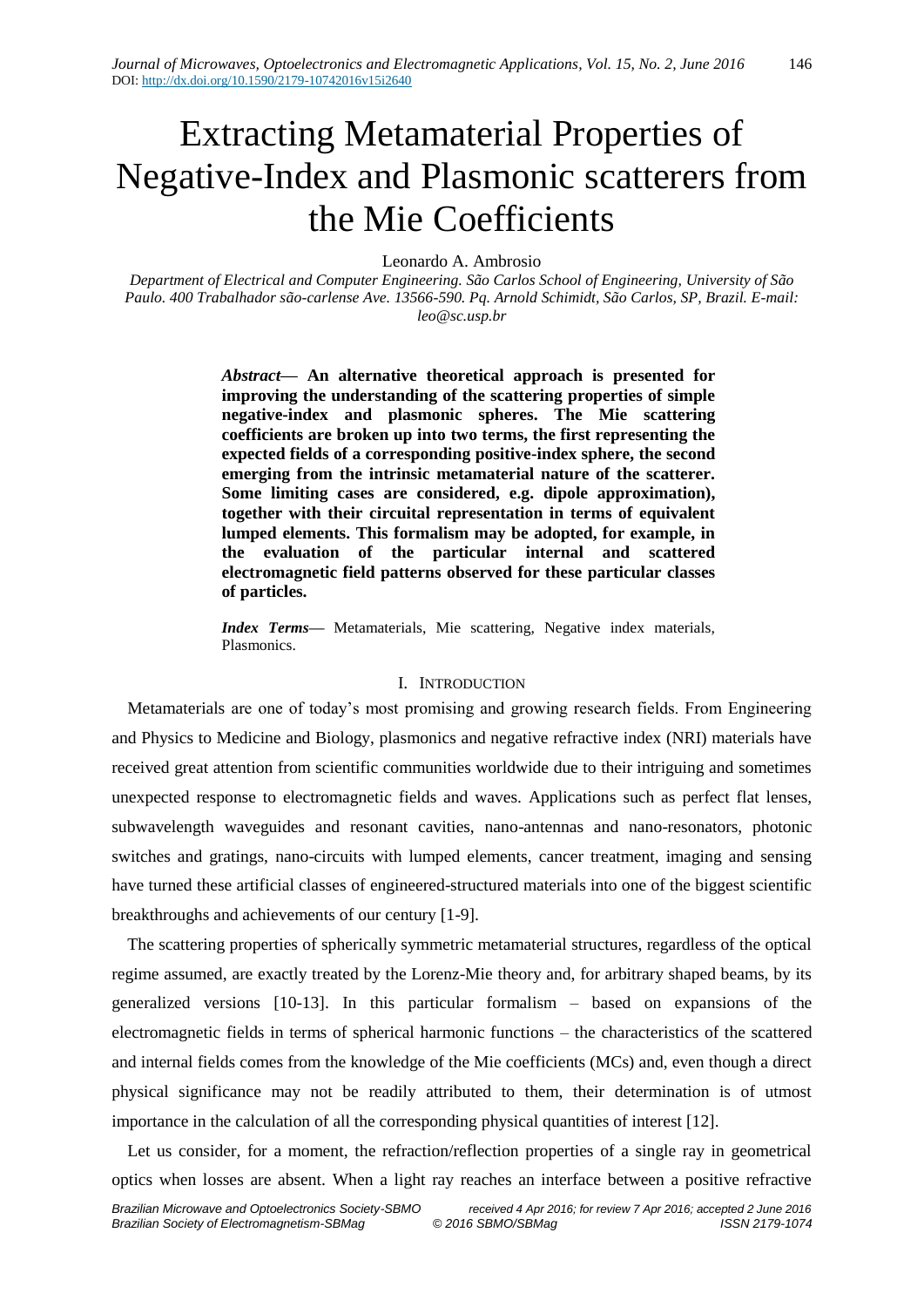index (PRI) and a NRI medium, one observes (in comparison with a PRI-PRI interface) the inversion of Snell's law [1]. Therefore, if  $\theta_r$  is the transmitted angle, there is a  $2\theta_r$  offset between the transmitted rays on PRI-NRI and PRI-PRI interfaces possessing the same (absolute) electromagnetic parameters, and we can naturally ask ourselves what are the additional properties or constraints of a PRI-NRI interface responsible for this offset given that the refracted ray along a PRI-PRI is known. The same may be asked for scatterers in the Mie or Rayleigh optical regimes in terms of EM fields.

Since the electric  $(E)$  and magnetic  $(H)$  fields are the fundamental quantities associated with light scattering phenomena, one can answer the above questions by exploiting the additional fields  $(\mathbf{E}_{add}, \mathbf{H}_{add})$  that emerge from the replacement PRI-PRI  $\rightarrow$  PRI-NRI, i.e., when the relative refractive index M of the particle changes sign. This problem, in turn, should be equivalent to the expansion of MCs in such a way that these additional fields come to light in a natural fashion. Specifically, because of the linear relation between (**E**,**H**) and MCs, we should be able to rewrite such coefficients (without introducing any new poles or singularities) as a sum of two terms: the first being the expected one for a PRI particle, the second the responsible for the emergence of **E***add* and **H***add*.

This work is therefore devoted to the task of providing an alternative theoretical formalism for the understanding of the scattering properties of NRI spheres in terms of such additional contributions which arises exclusively from the metamaterial nature of the scatterers. It may be of interest in the theoretical and numerical analysis of optical forces and torques, EM fields, scattering amplitudes and cross-sections and any other optical parameter or property of interest. It may be further exploited in future works by finding equivalent Debye series, thus helping elucidating some physical aspects of such additional MCs.

## II. THEORETICAL BACKGROUND

In the framework of the Lorenz-Mie theory (LMT), there is a linear relationship between EM fields (**E**,**H**) and MCs [12]. This simply means that splitting MCs into two additive terms is equivalent to doing the same with (**E**,**H**) and, therefore, we shall focus our analysis only on MCs. According to one

of our previous works, they can be compactly written, for a PRI spherical scatterer, as [15]  
\n
$$
\begin{cases}\na_n^{PRI} \\
b_n^{PRI}\n\end{cases} = \frac{A\psi_n(\alpha)\psi_n'(\beta) - B\psi_n'(\alpha)\psi_n(\beta)}{A\xi_n(\alpha)\psi_n'(\beta) - B\xi_n'(\alpha)\psi_n(\beta)}, \qquad \text{[TH]} \tag{1}
$$

where *n* is a positive integer,  $\alpha = ka$ ,  $\beta = k_{sp}a$ , *k* and  $k_{sp}$  being, respectively, the wave numbers of the host medium and the particle of radius *a*. Besides,

e of radius *a*. Besides,  
\n
$$
A = \begin{cases} 1, & TM \\ N, & TE \end{cases}; \qquad B = \begin{cases} N & TM \\ 1, & TE \end{cases}
$$
\n(2)

with  $N = \eta/\eta_{sp}$  being the ratio between the intrinsic impedances of the external medium ( $\eta$ ) and of the particle  $(\eta_{sp})$ . The Ricatti-Bessel functions (RBFs) and their derivatives (with respect to their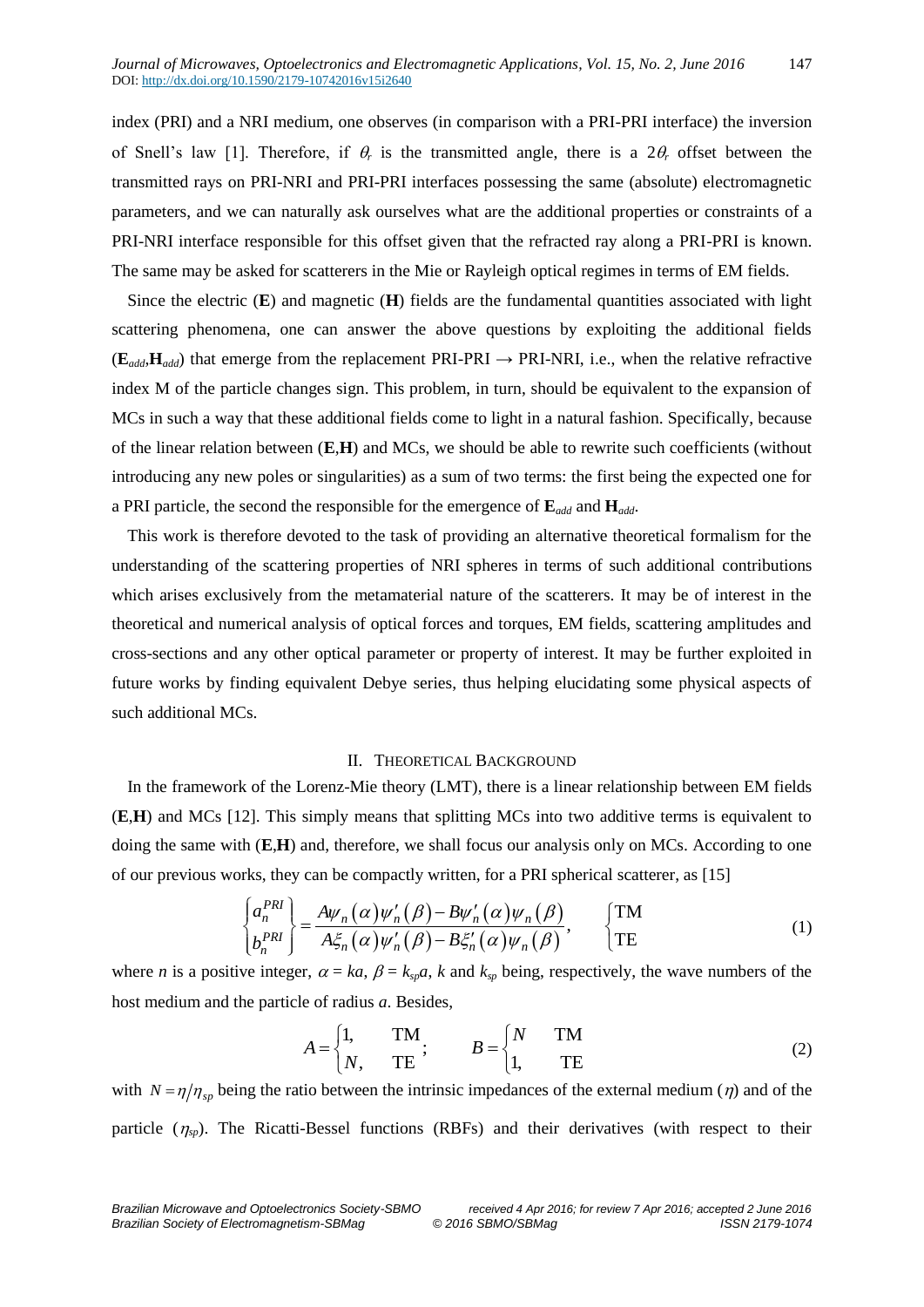arguments)  $\psi_n(.)$ ,  $\xi_n(.)$ ,  $\psi'_n(.)$ ,  $\xi'_n(.)$  are written using current terminology [10]. In order to proceed further, the following relations for the RBFs, valid for real *x*, are introduced [16]:

$$
\psi_n(-x) = -(-1)^n \psi_n(x) \qquad \text{and} \qquad \xi_n(-x) = -(-1)^n \Gamma_n(x) \n\psi'_n(-x) = +(-1)^n \psi'_n(x) \qquad \xi'_n(-x) = +(-1)^n \Gamma'_n(x)
$$
\n(3)

The wave number of a lossless NRI particle is negative, so  $\beta = -|k_{sp}|a = -|\beta| = -\omega(|\mu||\varepsilon)|^{1/2}$  and the set of relations (3) may be substituted in (1) (had we assumed a PRI particle, then  $\beta = +|\beta|$ ;  $\alpha$  is taken as positive real number):

per):  
\n
$$
\begin{cases}\na_n^{NRI} \\
b_n^{NRI}\n\end{cases} = \frac{A\psi_n(\alpha)\psi_n'(|\beta|) + B\psi_n'(\alpha)\psi_n(|\beta|)}{A\xi_n(\alpha)\psi_n'(|\beta|) + B\xi_n'(\alpha)\psi_n(|\beta|)}, \quad \text{[TH]} \quad (4)
$$

Just as for a single ray impinging on the surface of a NRI particle, we can ask ourselves what is the "pure" NRI contribution to the EM fields arising from the changes of sign in (3) which modify (1) in accordance with (4). Because EM fields are directly proportional to MCs, the answer to this question comes from rewriting (4) as follows:

$$
\begin{Bmatrix} a_n^{NRI} \\ b_n^{NRI} \end{Bmatrix} = \begin{Bmatrix} a_n^{PRI} \\ b_n^{PRI} \end{Bmatrix} + \begin{Bmatrix} a_n^{add} \\ b_n^{add} \end{Bmatrix}
$$
 (5)

TM modes,

For instance, consider the scattered electric field components in spherical coordinates 
$$
(r, \theta, \phi)
$$
 for  
\nM modes,  
\n
$$
E_{r, TM}^{s} = -kE_{0} \sum_{n=1}^{\infty} \sum_{m=-n}^{n} a_{n} c_{n}^{pw} g_{n, TM}^{m} \left[ \xi_{n}^{m}(kr) + \xi_{n}(kr) \right] P_{n}^{|m|}(\cos \theta) e^{im\phi}
$$
\n(6)

$$
= -kE_0 \sum_{n=1}^{\infty} \sum_{m=-n}^{n} a_n c_n^{pw} g_{n,TM}^m \left[ \xi_n''(kr) + \xi_n(kr) \right] P_n^{|m|}(\cos \theta) e^{im\phi}
$$
\n
$$
E_{\theta,TM}^s = -\frac{E_0}{r} \sum_{n=1}^{\infty} \sum_{m=-n}^{n} a_n c_n^{pw} g_{n,TM}^m \xi_n'(kr) \tau_n^{|m|}(\cos \theta) e^{im\phi}
$$
\n(7)

$$
E_{\theta, TM}^{s} = -\frac{E_{0}}{r} \sum_{n=1}^{\infty} \sum_{m=-n}^{n} a_{n} c_{n}^{p w} g_{n, TM}^{m} \xi_{n}^{\prime} (kr) \tau_{n}^{|m|} (\cos \theta) e^{im\phi}
$$
\n
$$
E_{\phi, TM}^{s} = -i \frac{E_{0}}{r} \sum_{n=1}^{\infty} \sum_{m=-n}^{n} a_{n} m c_{n}^{p w} g_{n, TM}^{m} \xi_{n}^{\prime} (kr) \tau_{n}^{|m|} (\cos \theta) e^{im\phi}
$$
\n(8)

where  $E_0$  is the field strength,  $g_{n,TM}^m$  are the beam-shape coefficients,  $c_n^{pw}$  is a constant for a given *n* and  $P_n^{|m|}(\cdot), \pi_n^{|m|}(\cdot)$  are associated and generalized Legendre functions. Similar expressions hold for magnetic fields, and TE modes contain the transverse electric MCs  $b_n$  [12].

From  $(5)-(8)$  one clearly sees that the field  $\mathbf{E}^s$  and  $\mathbf{H}^s$  scattered by an NRI sphere are, in fact, a sum of two terms: one that comes from imposing  $(1)$  in  $(6)-(8)$  assuming a PRI scatterer with both the same geometry and absolute value of electromagnetic parameters, and a second one that emerges as an additional contribution due to the metamaterial nature of the particle.

In this way, let us explicitly evaluate  $a_n^{add}$  and  $b_n^{add}$  in (5). By subtracting (4) and (5) one finds, after some algebra,

$$
\begin{cases}\n a_n^{add} \\
 b_n^{add}\n\end{cases} = \frac{i2AB\psi_n(|\beta|)\psi'_n(|\beta|)}{A^2\xi_n^2(\alpha)\psi_n'^2(|\beta|) - B^2\xi_n'^2(\alpha)\psi_n^2(|\beta|)}.
$$
\n(9)

*Brazilian Microwave and Optoelectronics Society-SBMO received 4 Apr 2016; for review 7 Apr 2016; accepted 2 June 2016 Brazilian Society of Electromagnetism-SBMag © 2016 SBMO/SBMag ISSN 2179-1074*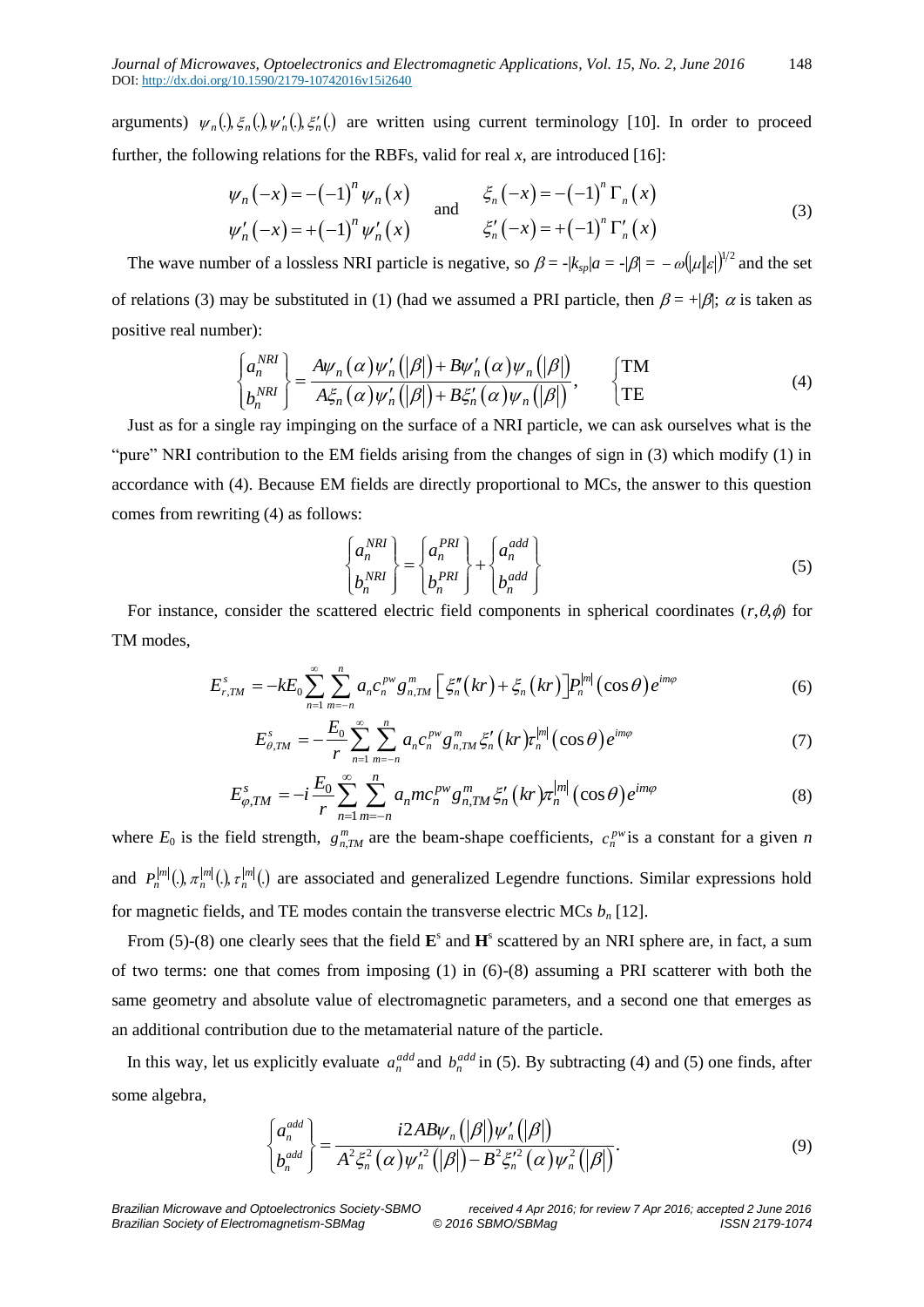and the additional EM fields are found by replacing  $(a_n, b_n)$  by  $(a_n^{add}, b_n^{add})$  in (6)-(8) and all other equivalent expressions for TM modes and **H** field. Notice that (5) and (9) do not explicitly involve negative refractive indices, even though we implicitly made use of such a condition in deriving (4). Due to a typo in a previous work (which nonetheless did not change the results and conclusions), the numerator in (9) is slightly different from the one found in equation (8) of [15].

internal additional MCs:

The same procedure, once applied to internal fields, leads to the following expressions for the  
internal additional MCs:  
\n
$$
\begin{cases}\nc_n^{add} \\
d_n^{add}\n\end{cases} = -i \begin{cases}\n\left|n_{sp}\right| \\
\left| \sum_{\mathcal{E}_{rel}}\right|\n\end{cases}\n\begin{cases}\nA\xi_n(\alpha)\psi'_n(|\beta|)[1+(-1)^n] + \frac{B\xi'_n(\alpha)\psi_n(|\beta|)[1-(-1)^n]}{A^2\xi_n^2(\alpha)\psi'_n(|\beta|)-B^2\xi'_n(\alpha)\psi'_n(|\beta|)}\n\end{cases}
$$
\n(10)  
\nwhere  $n_{sp}$  is the refractive index of the scatterer.

where  $n_{sp}$  is the refractive index of the scatterer.

These are quite interesting results by themselves. In fact, one can forget about negative refraction altogether and assert that a lossless NRI sphere is simply the one which replaces an equivalent PRI particle and modifies the EM fields according to (9) and (10). In other words, every time we are able to produce the EM fields imposed by (9) and (10) we should, in fact, create a theoretical NRI metamaterial. This is an alternative way of thinking about a NRI material in terms of scattering or internal fields.

Another possible interpretation of (9) can be appreciated as follows. Consider a given PRI sphere. If, by any means, we are capable of generating the electric and magnetic scattering fields associated with (9), such fields will superpose those scattered by the corresponding PRI particle and a far-field detector should conclude that they come from some sort of lossless NRI material with spherical symmetry.

For very small particles and far from resonances, the dipole approximation asserts that only the MCs  $a_1$  and  $b_1$  significantly contribute to  $\mathbf{E}^s$  and  $\mathbf{H}^s$ . Accordingly,  $c_1$  and  $d_1$  are the only non-

negligible internal MCs. Therefore, (9) and (10) reduce to the much simpler expressions  
\n
$$
a_1^{add} = 4i \frac{|\varepsilon_{rel}|}{|\varepsilon_{rel}|^2 - 4} \alpha^3; \quad b_1^{add} = 4i \frac{|\mu_{rel}|}{|\mu_{rel}|^2 - 4} \alpha^3
$$
\n
$$
c_1^{add} = -\frac{6|\varepsilon_{rel}|}{|\varepsilon_{rel}|^2 - 4}; \quad d_1^{add} = -\frac{6|\mu_{rel}|}{|\mu_{rel}|^2 - 4}
$$
\n(11)

and we may now assume  $a_1^{add}$  and  $b_1^{add}$  in (11) to be identical to the dipole terms expected for some particular PRI scatterer:

$$
\begin{Bmatrix} a'_1 \\ b'_1 \end{Bmatrix} = i \frac{2 \gamma - 1}{3 \gamma + 2} \alpha^3
$$
 (12)

 $\gamma$  being the relative permittivity (for  $a_1$ ) or permeability ( $b_1$ ). Equating (11) and (12) we find the conditions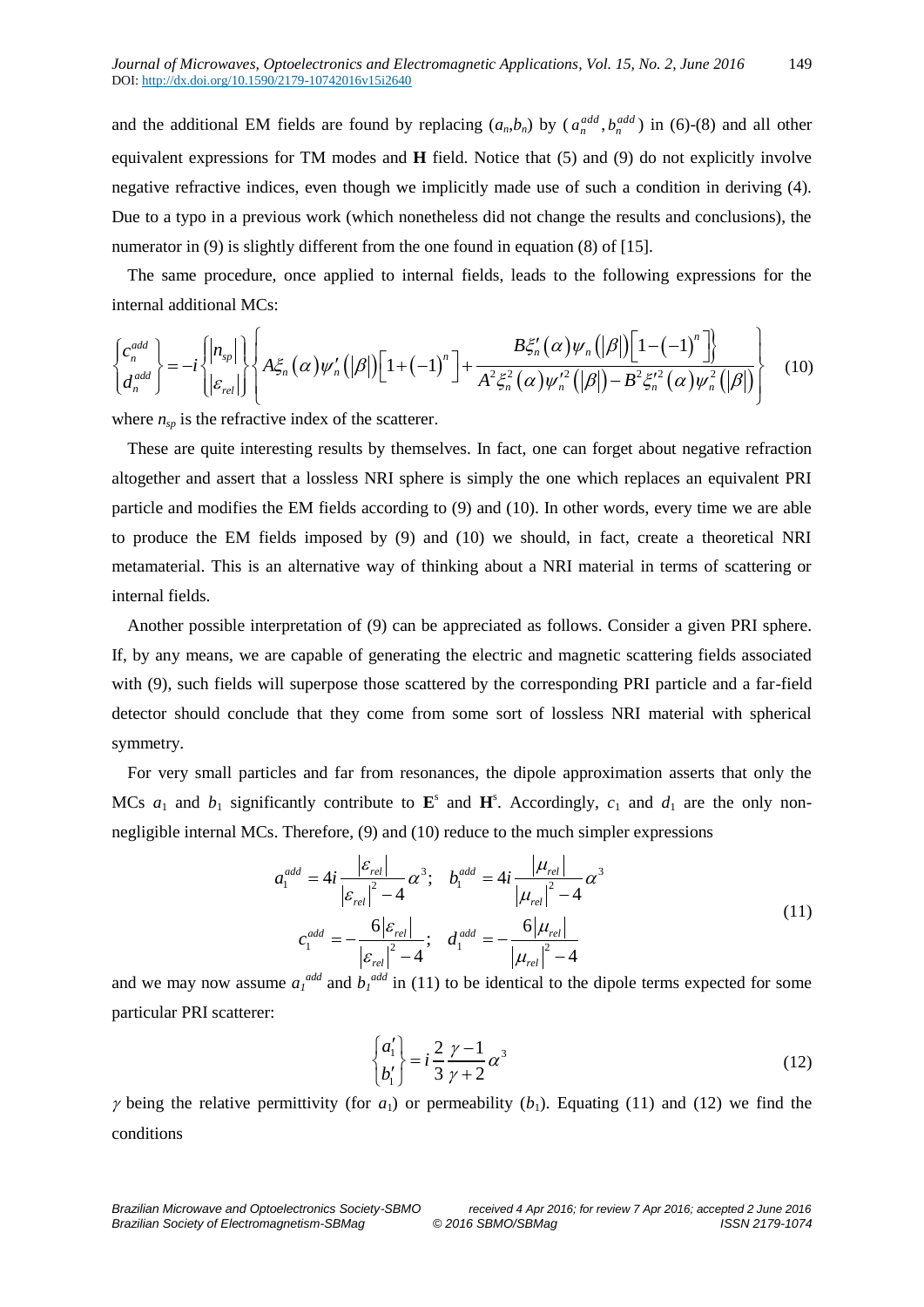*Journal of Microwaves, Optoelectronics and Electromagnetic Applications, Vol. 15, No. 2, June 2016* DOI: <http://dx.doi.org/10.1590/2179-10742016v15i2640> 150

$$
\gamma = \begin{cases} \frac{\left|\mathcal{E}_{rel}\right|^2 + 12|\mathcal{E}_{rel}| - 4}{\left|\mathcal{E}_{rel}\right|^2 - 6|\mathcal{E}_{rel}| - 4}, & \text{for } a'_1\\ \frac{\left|\mu_{rel}\right|^2 + 12|\mu_{rel}| - 4}{\left|\mu_{rel}\right|^2 - 6|\mu_{rel}| - 4}, & \text{for } b'_1 \end{cases}
$$
(13)

which means that, in order to have  $\mathbf{E}^{s, add}$  and  $\mathbf{H}^{s, add}$  generated by additional "naturally-available" PRI (magnetic and electric) dipoles, one must ensure  $0 < |\varepsilon_{rel}| < 0.325$  or  $|\varepsilon_{rel}| > 6.606$  (the same being valid for  $|\mu_{rel}|$ ). If any of such conditions are matched then (13) ensures that the scattering field of a NRI nano-sphere can be theoretically represented by the sum of the scattering fields produced by its corresponding PRI equivalent plus those produced by a PRI dipole with dipole terms satisfying (12). Notice that references to a negative index have been suppressed and are no longer necessary. Incidentally, a NRI particle can then be viewed as a structure which simultaneously contains, in some limited region of space, two homogenous PRI structures with distinct EM parameters and without field interferences. They produce identical far-field patterns when compared to the original NRI scatterer. By the same token, repetition of the above procedure for internal fields gives, instead of (13),

$$
\gamma = \begin{cases}\n\frac{-|\varepsilon_{rel}|^2 - 4|\varepsilon_{rel}| + 4}{2|\varepsilon_{rel}|}, & \text{for } c_1' \\
\frac{-|\mu_{rel}|^2 - 4|\mu_{rel}| + 4}{2|\mu_{rel}|}, & \text{for } d_1'\n\end{cases}
$$
\n(14)

and so the pure metamaterial contribution to the internal fields may be obtained by placing, at the origin of the coordinate system, an hypothetical additional PRI sphere with electromagnetic parameters constrained between  $0 < \mu_{rel} < 0.828$  and  $0 < \varepsilon_{rel} < 0.828$ . The above derivations may be extended to include lossy (active) NRI scatterers with the additional EM fields generated by such metamaterial particles theoretically originating from active (lossy) PRI structures. This can be verified

by constructing the Ricatti-Bessel functions from the following identities [17]:  
\n
$$
J_n(-z_n - iz_1) = J_n(-(z_n + iz_1)) \equiv J_n(-z) = (-1)^n J_n(z)
$$
\n(15)

and similar for modified Bessel and Hankel functions.

In (15),  $a > 0$ ,  $b > 0$  and  $z = a + ib$ , i.e., *z* is associated with an active PRI structure. Finally, note that lossless plasmonic scatterers with arbitrary radius have analytical expressions involving Bessel functions of purely imaginary arguments. This poses additional mathematical difficulties [one can easily check, however, that for plasmonic dipoles (11)-(13) remain valid for the electric coefficient *a*<sub>1</sub>]. Nonetheless, because real plasmonic materials always present absorption, this should not be a problem in modeling and studying practical situations.

In the particular case of dipole approximation, some situations may require equivalent descriptions in terms of RLC ladder networks. The MCs are then represented as combinations of lumped circuit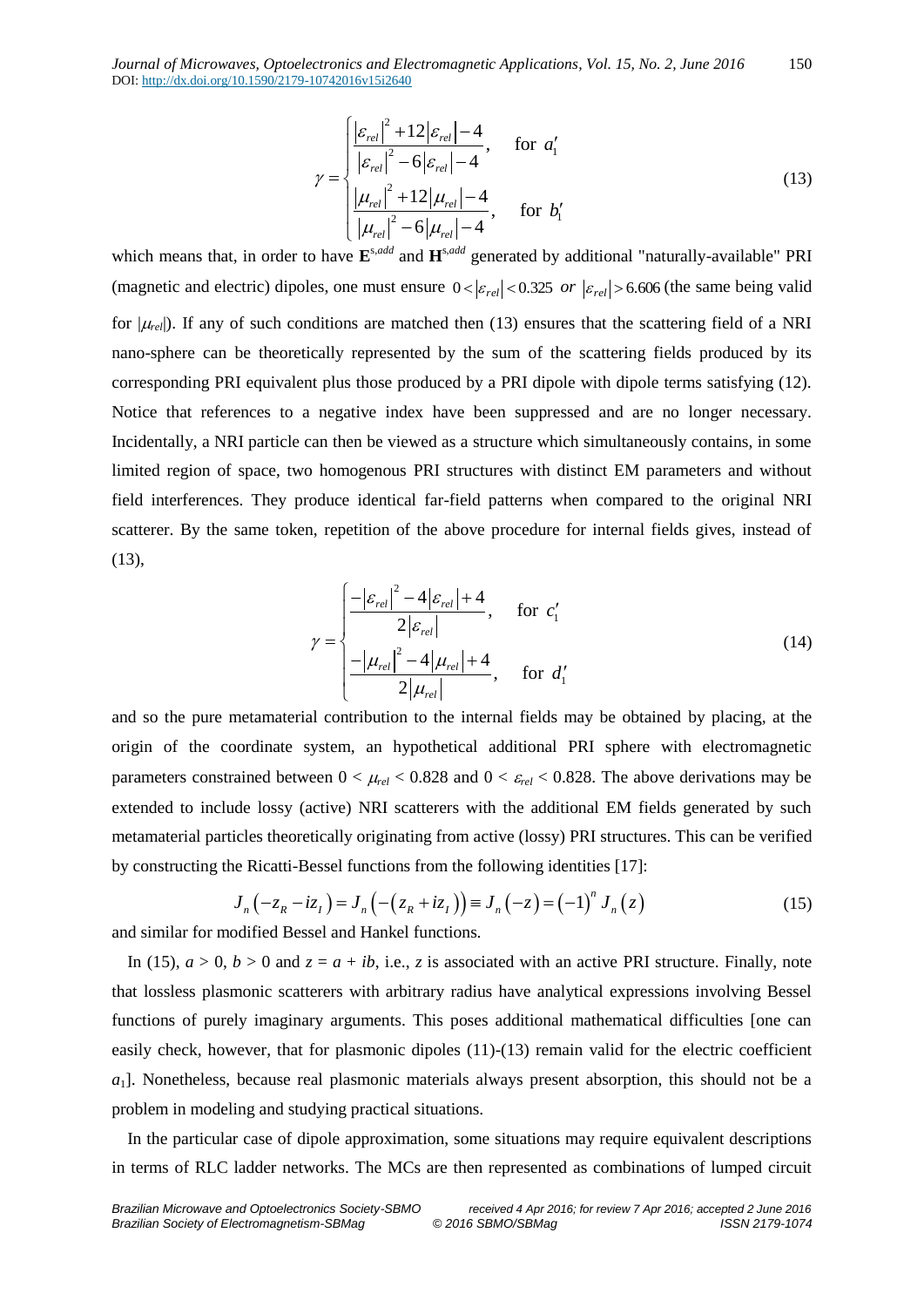elements. This has been done, for instance, for both PRI and NRI spheres [14,18]. Focusing on the additional MCs, it is easy to see that RLC networks associated with (11) are exactly those found for the PRI case [18], with the *proviso* that both permeability and permittivity satisfies (12) and (13).

Our formalism may help in deriving equivalent electrical circuits with lumped nanocapacitors, nanoinductors and nanoresistors for lossless plasmonic nanospheres [6,19]. Indeed, from Mie theory

and imposing 
$$
\mu_{rel} = 1
$$
 in (11), the equivalent internal displacement current density can be rewritten as  
\n
$$
i\omega \varepsilon E_0 (c_1 - 1) = i\omega |\varepsilon | E_0 (c_1^{PRI} + c_1^{add} - 1)
$$
\n
$$
= i\omega |\varepsilon | E_0 (c_1^{PRI} - 1) + i\omega |\varepsilon | E_0 c_1^{add}
$$
\n
$$
= J_d^{PRI} + J_d^{add}
$$
\n(16)

and similarly for the average potential difference

$$
\langle V_{sp} \rangle = aE_0 \left( c_1 - 1 \right) = aE_0 \left( c_1^{PRI} - 1 \right) + aE_0 c_1^{add}
$$
\n
$$
= \langle V_{sp} \rangle_{PRI} + \langle V_{sp} \rangle_{add}
$$
\n(17)

so that, from (16) and (17), one finds the following nano-impedance:  
\n
$$
Z_{sp} = Z_{sp}^{PRI} + Z_{sp}^{add} = \left(i\omega\pi a|\varepsilon|\right)^{-1} + i\left(2/\omega\pi a|\varepsilon|\right)
$$
\n(18)

as expected so as to generate the inductive behavior observed for plasmonic nanoscatterers. According to (18),  $Z_{sp}$  for a dipolar plasmonic particle can be represented not only by  $(i\omega\pi a\varepsilon)^{-1}$  but, instead, by a PRI nanocapacitor  $Z_{sp}^{PRI}$  plus an additional nanocapacitor  $Z_{sp}^{add}$  that comes into play because of the excitation of surface plasmons [6].

## III. NUMERICAL EXAMPLES

The preceding section dealt with the theoretical background for the analysis of the scattering properties of metamaterial spheres giving emphasis to the additional fields which superpose those of PRI scatterers. As mentioned, MCs can be split into a sum of two terms, a very interesting trick considering the fact that some of the fundamental physical quantities are directly proportional to them. Even quantities like force, torque, scattering cross sections, etc, after some straightforward manipulation, may be analogously decomposed in such a form.

Let us consider the Cartesian version of (6)-(8) for a NRI sphere with  $\alpha = ka = 0.01$  and  $\mu_{rel} = -\mu_0$ . For a +*z*-propagating (*x*-polarized) plane wave, Figs. 1 and 2 reveal the TM scattered  $E<sub>x</sub>$ -field as composed by its additional and PRI contributions in  $\theta = \pi/2$  plane (*x-y* plane) for a radial distance  $r =$ 2*a* and as a function of  $\varepsilon_{rel}$  and azimuth angle  $\phi$ . The TE field may be directly evaluated using expressions analogous to (6)-(8) [12]. In both plots,  $|\varepsilon_{rel}| > 6.606$  in order to include only additional fields generated by "physical" PRI structures, as mentioned in section II.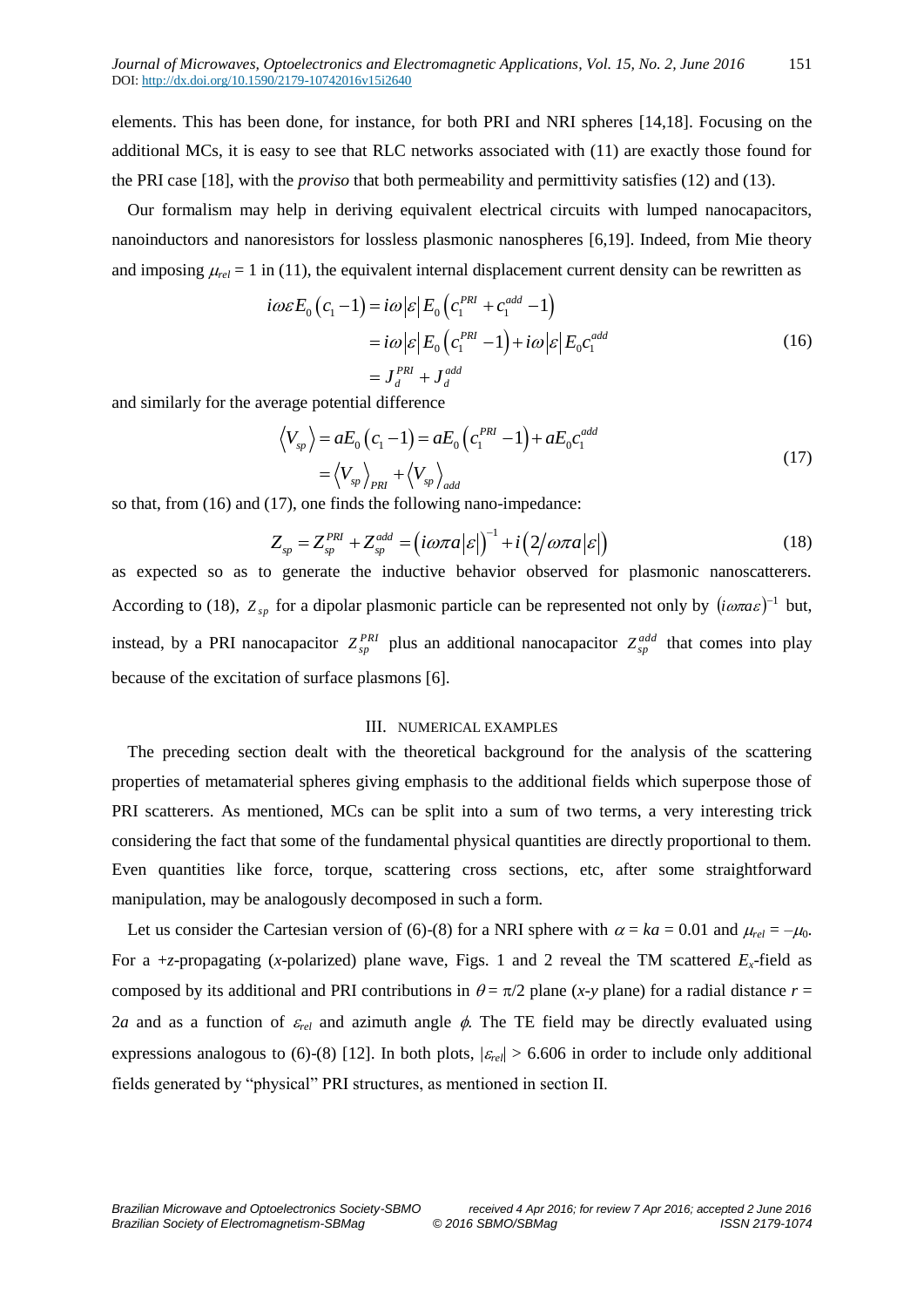

Fig. 1. Additional (pure metamaterial part of) TM  $E_x$ -field in the  $\theta = \pi/2$  plane and at  $r = 2a$  for a NRI sphere with  $ka = 0.01$ ,  $\mu_{rel} = -\mu_0$  under plane wave illumination. The wave propagates along +*z* and is *x*-polarized.



Fig. 2. PRI *E<sup>x</sup>* -field counterpart for the NRI sphere of Fig. 1.

RLC ladder network circuits for the dipole coefficients also change radically for specific radius and particular relative permittivities. From (11)-(13), assuming an admittance model, the first four reactances for  $a_1$  are

$$
X_1'(\gamma) = \alpha^2 \frac{56(\gamma + 1)}{3(\gamma^2 + 21\gamma + 70)}
$$
(19)

$$
X'_{2}(\gamma) = 3\frac{9\gamma^{2} + 49\gamma - 210}{28(\gamma + 1)}
$$
\n(20)

$$
X'_{3}(\gamma) = \frac{2(5\gamma^{3} + 16\gamma^{2} + 329\gamma - 182)}{3(\gamma + 2)(9\gamma^{2} + 49\gamma - 210)}
$$
(21)

*Brazilian Microwave and Optoelectronics Society-SBMO received 4 Apr 2016; for review 7 Apr 2016; accepted 2 June 2016 Brazilian Society of Electromagnetism-SBMag © 2016 SBMO/SBMag ISSN 2179-1074*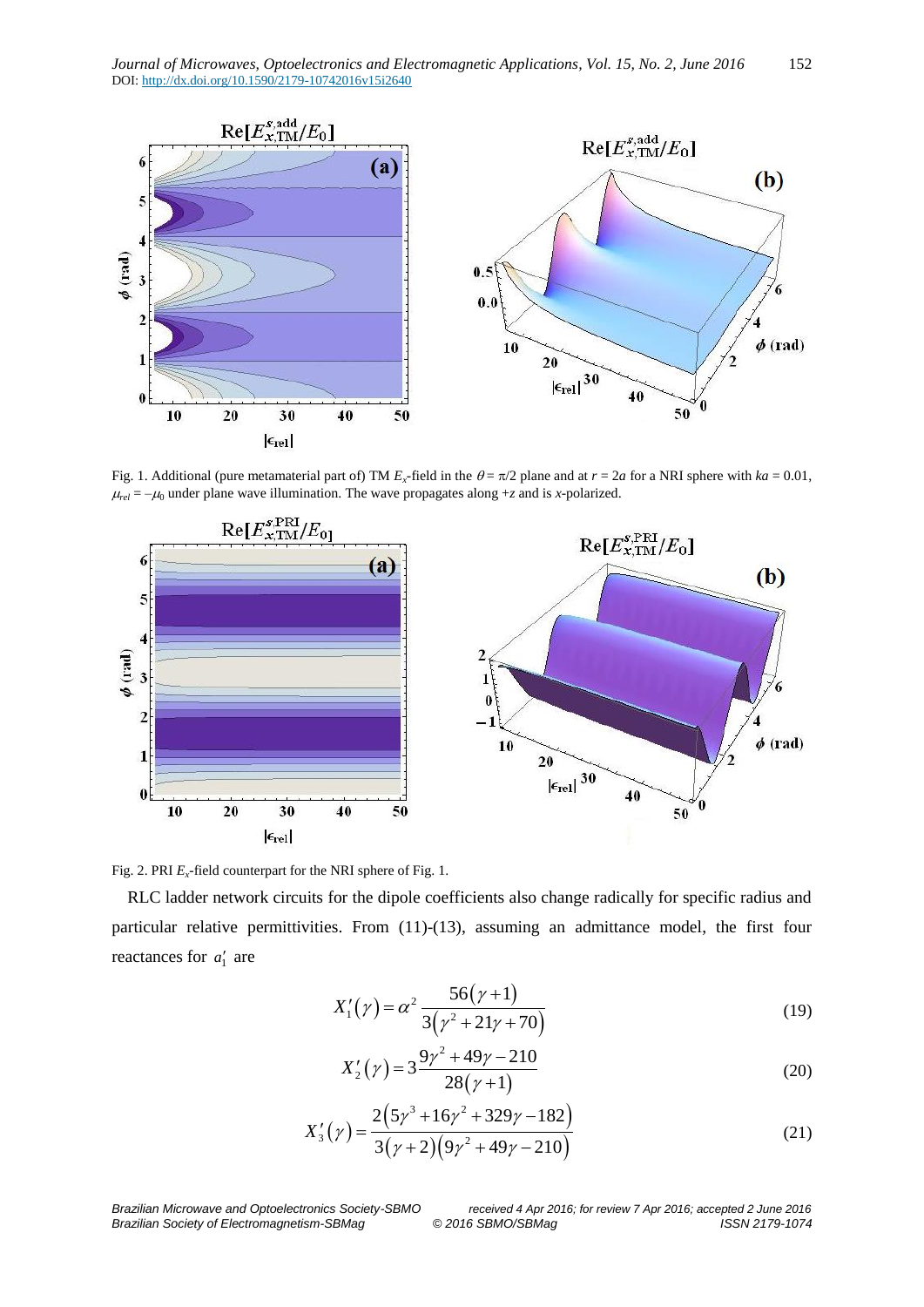*Journal of Microwaves, Optoelectronics and Electromagnetic Applications, Vol. 15, No. 2, June 2016* DOI: <http://dx.doi.org/10.1590/2179-10742016v15i2640> 153

$$
X'_{4}(\gamma) = \alpha^{2} \frac{3(\gamma - 1)(9\gamma^{2} + 49\gamma - 210)(5\gamma^{3} + 16\gamma^{2} + 329\gamma - 182)}{280(\gamma + 1)(5\gamma^{3} + 16\gamma^{2} + 329\gamma - 182)}
$$
(22)

In view of (13), (19)-(22) provide very distinct numerical outcomes as compared to those found in [18], even if their expressions look quite similar (here, in fact, the original  $\varepsilon_{rel}$  is simply replaced by  $\gamma$ ). In fact, some of the capacitors in the original PRI RLC circuit may have to be replaced by inductors in the RLC circuit representation for  $a_1^{add}$  depending on the plus or minus signs carried by each of such passive circuit element due to the presence of additional reactances, with a direct consequence on the values of the NRI reactances as well. This is illustrated in Figs. 3 and 4 for *X*1 and  $X_2$  as functions of  $|\varepsilon_{rel}| > 6.606$  for  $\alpha = 0.01$ . The corresponding electric dipole coefficients are shown in Fig. 5.

For particles whose dimensions are comparable or larger than the wavelength, (4), (5) and (9) can be used to evaluate NRI, PRI and additional Mie coefficients individually. Therefore, it is possible to study the individual properties of their corresponding scattered fields. For example, assuming  $\lambda =$ 1064 nm, MC  $a_1^{NRI}$  for a particle with  $\mu = -\mu_0$  presents an oscillatory behavior as a function of both *a* and  $\varepsilon_{rel}$ , as revealed in Fig. 6. If it is broken up in its two terms as suggested by (5), then its PRI and additional dipole coefficients are as shown in Figs. 7 and 8, respectively. It becomes clear the new rearrangement of the ripples induced by virtue of  $a_1^{add}$ . Even if a direct physical interpretation cannot be readily extracted from such plots, expressing each MC as a Debye series could furnish interesting conclusions and insights for the equivalent series of reflection/refractions of a wave field at the surface of a NRI particle [15].



Fig. 3. First reactance  $X_1$  (NRI, PRI and *add*) for  $|\mathcal{E}_{rel}| > 6.606$ . It represents the first lumped element of an equivalent RLC (admittance) circuit model. For visualization purposes, multiplicative factors are included for  $X_1^{PRI}$  and  $X_1^{add}$ .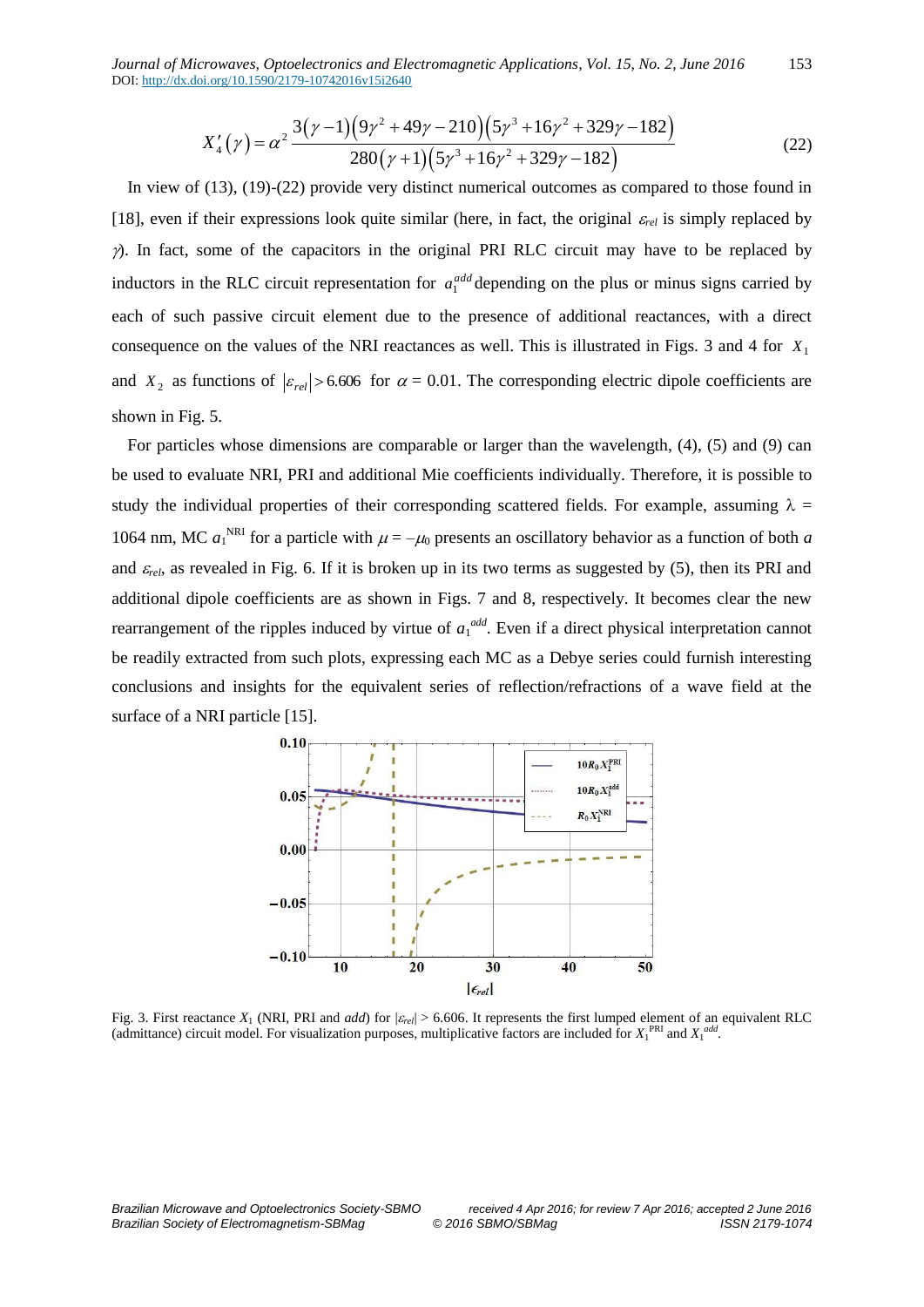

Fig. 4. Same as Fig. 3, for reactance  $X_2$ .



Fig. 5. Electric dipole coefficient  $a_1$  as function of  $\varepsilon_{rel}$ .



Fig. 6.  $a_1^{\text{NRI}}$  as function of  $\varepsilon_{rel}$  and  $a. \lambda = 1064$  nm.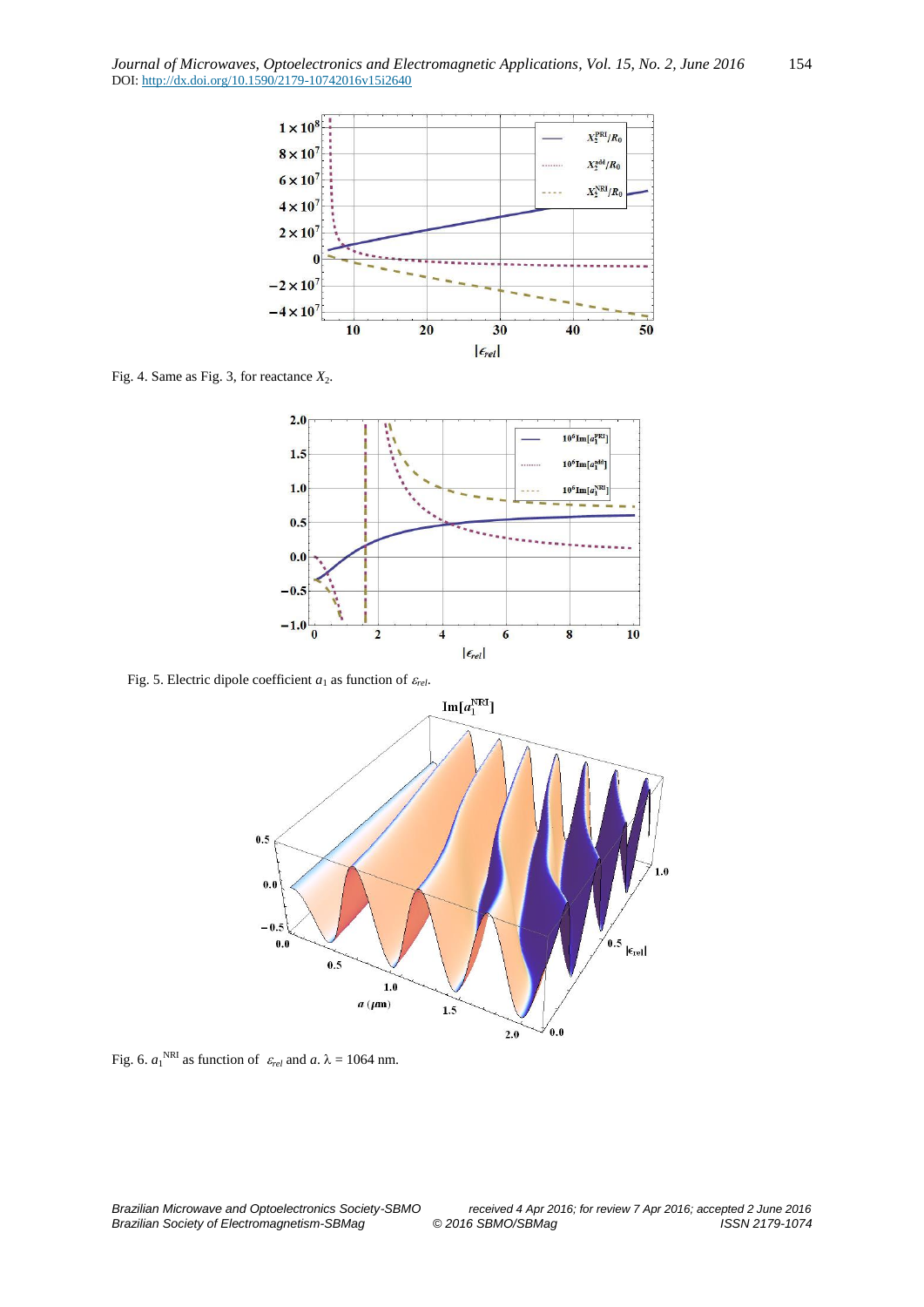*Journal of Microwaves, Optoelectronics and Electromagnetic Applications, Vol. 15, No. 2, June 2016* DOI: <http://dx.doi.org/10.1590/2179-10742016v15i2640>



Fig. 7. PRI part  $(a_1^{\text{PRI}})$  of  $a_1^{\text{NRI}}$  (shown in Fig. 6).



Fig. 8. Pure metamaterial or additional  $(a_1^{add})$  part for  $a_1^{NRI}$  of Fig. 6.

## IV. CONCLUSION

An analytical method is presented for expressing scattering properties of NRI particles as superpositions of two distinct terms: the first associated with a PRI particle carrying exactly the same absolute values of the electromagnetic parameters, the second reflecting the pure metamaterial properties of the original scatterer. Under certain conditions, the latter can also be represented as a function of (scattering) MCs representing dielectric scatterers of positive permittivity.

Within some specific range of values of permittivity and assuming Rayleigh scatterers far from any resonances, this formalism asserts that the expected NRI scattering properties may be equivalently interpreted as nothing but the result of field superpositions between two spatially coincident (or very close together) PRI particles. Additional EM fields are then the physical quantities which ultimately